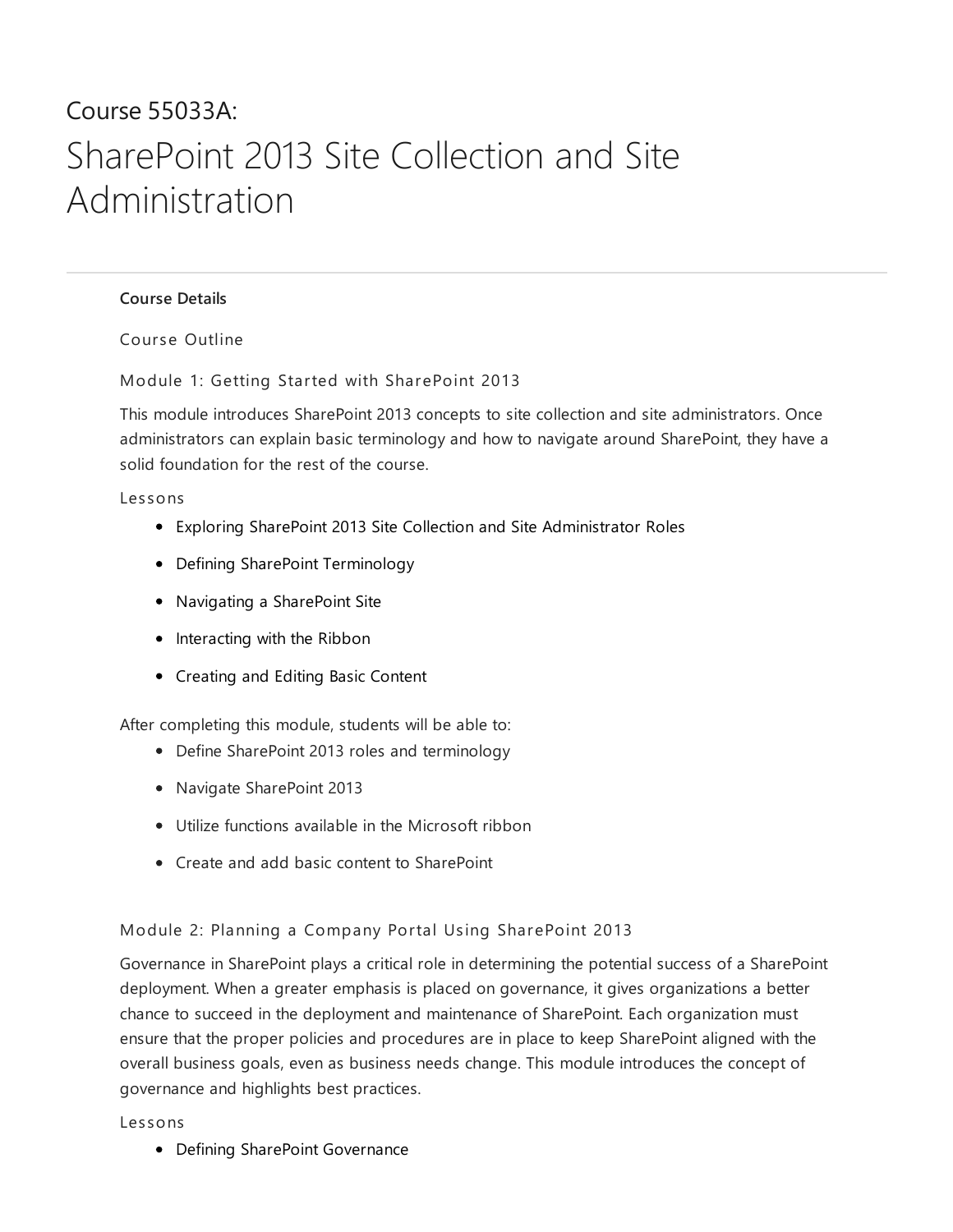- Working with Information Architecture
- Implementing Site Hierarchies

After completing this module, students will be able to:

- Define governance and its role within SharePoint 2013
- Define and develop information architecture
- Develop a site structure

## Module 3: Creating a Company Portal

The first major milestone, after planning the company portal, is executing and building the site structure. The site structure includes the components for storing and presenting information namely sites, lists and libraries and apps, which are new to SharePoint 2013. Because the site structure provides the framework for the entire portal, it is essential that site collection administrators have a firm grasp of creating sites, document libraries and lists, as well as managing navigation.

#### Les sons

- Creating a Site Structure
- Defining SharePoint Apps
- Customizing Lists and Libraries
- Explaining Views on Lists and Libraries
- Creating Views on Lists and Libraries
- **•** Modifying Navigation
- Lab : Creating a Structured Company Portal
	- Creating a New Main Department Site
	- Creating a New Child Department Site
	- Create New Apps for Documents and Lists
	- Modifying Columns on an Existing List
	- Adding Columns to an Existing List or Library
	- Working with Versioning and Content Approval
	- Creating a Custom View
	- Updating the Global Navigation
	- Updating the Current Navigation

After completing this module, students will be able to:

• Implement a site structure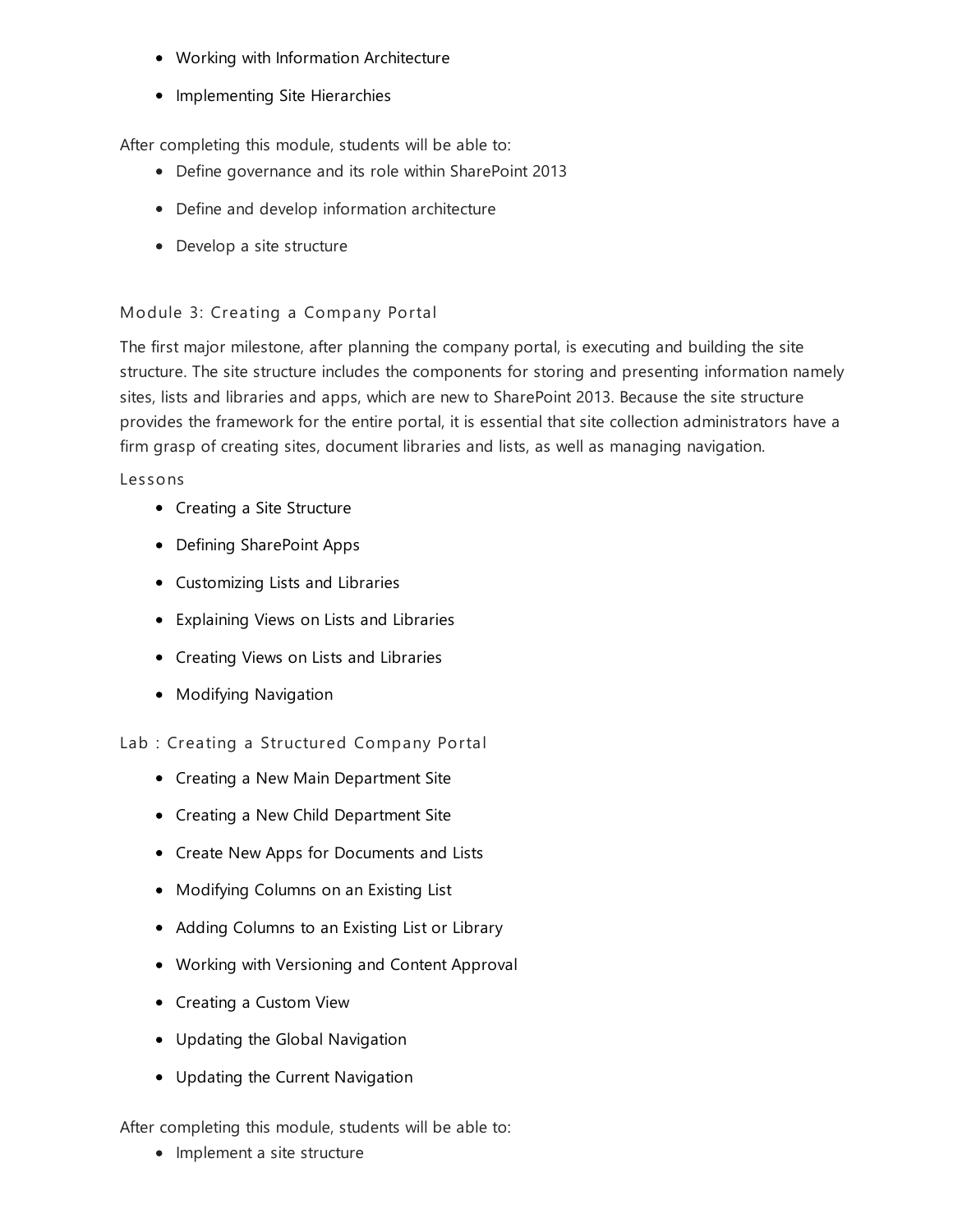- Add and customize apps
- Create and customize views
- Modify site navigation

### Module 4: Creating Consistency across Sites

When setting up a SharePoint site collection, it will often involve repeating a certain number of tasks. Site collection administrators can reduce the effort of duplication by creating reusable objects in a central location by using the tools provided. When defining these in a single spot, site collection administrators can more efficiently manage their site collections as well as maintain consistency throughout the site.

#### Les sons

- Defining Site Columns
- Defining Content Types
- Implementing a Taxonomy
- Configuring the Content Organizer
- Using Templates to Promote Consistency
- Lab : Creating Custom Columns and Content Types
	- Creating a Content Type
	- Applying Content Types to Libraries

#### Lab : Implementing a Taxonomy

- Designing a Taxonomy
- Adding Managed Metadata Columns

#### Lab : Configuring the Content Organizer

- Setting Column Default Values
- Configuring the Content Organizer

After completing this module, students will be able to:

- Create new site columns
- Design and implement content types
- Implement a taxonomy using the Managed Metadata Service
- Implement the Content Organizer
- Define site and list templates
- Define best practices around creating consistency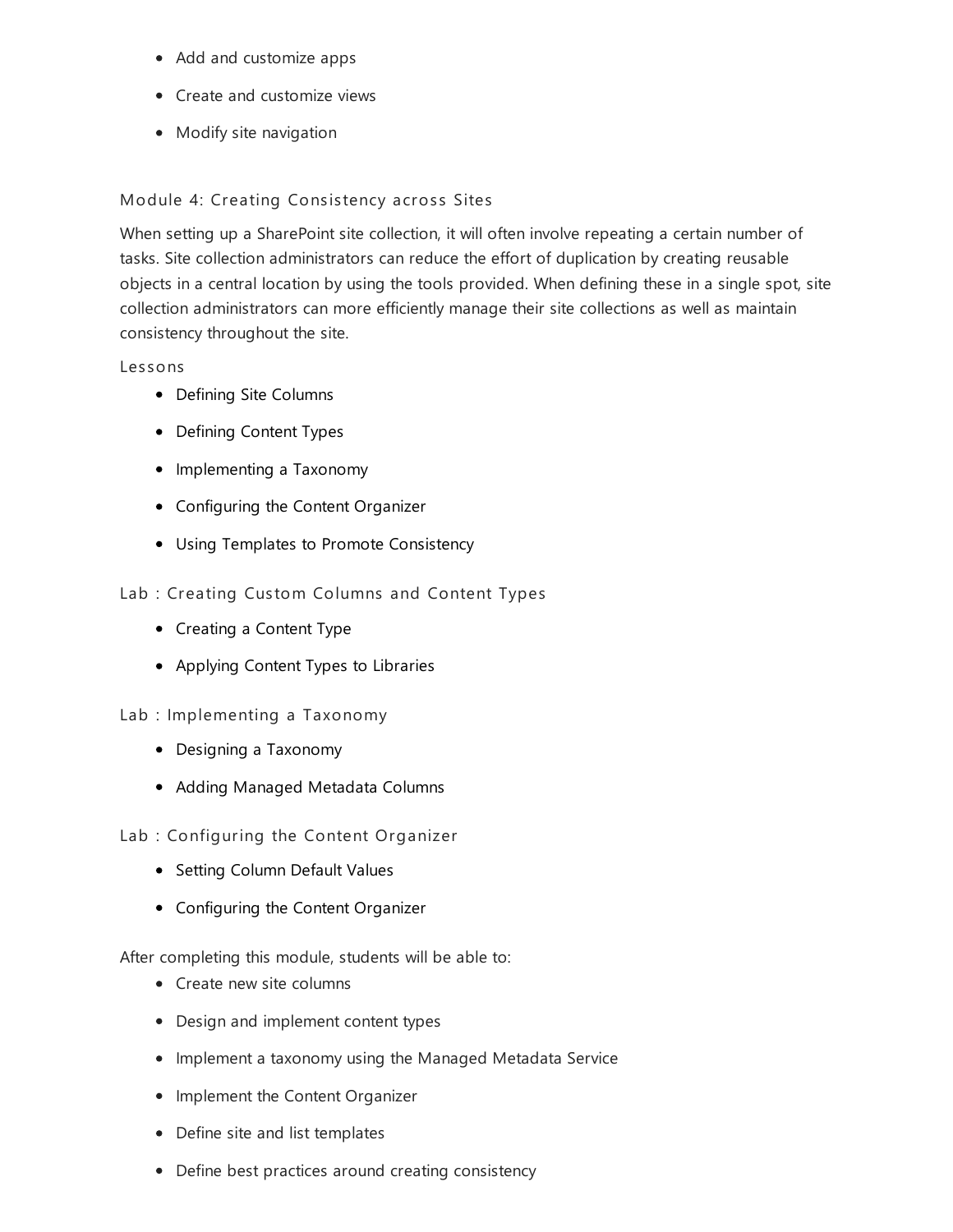## Module 5: Securing a Company Portal

This module explains how permissions work within a site collection, and how the tools within SharePoint 2013 are used to manage and maintain them. It is crucial that SharePoint 2013 site collection and site administrators are able to create and manage permissions within SharePoint 2013.

Les sons

- Explaining Permissions and Security in SharePoint
- Creating SharePoint Groups
- Managing Permissions within SharePoint
- Sharing versus Traditional Security

Lab : Managing Permissions in SharePoint

- Viewing Permissions of SharePoint Objects
- Adding Users and Groups to SharePoint Objects
- Creating a New SharePoint Group with Custom Permissions
- Creating New SharePoint Objects with Unique Permissions

After completing this module, students will be able to:

- Explain the concept of sharing
- Design and implement security
- Define best practices around SharePoint 2013 security

Module 6: Customizing the Look of a Portal

This module explains how to design a company portal using out-of-the-box web parts and themes in SharePoint 2013.

Les sons

- Changing the Appearance of the Portal
- Editing a Page
- Working with Web Parts and App Parts
- Targeting Audiences with Content
- Lab : Adding and Configuring Web Parts
	- Creating the Content Type
	- Applying the Content Type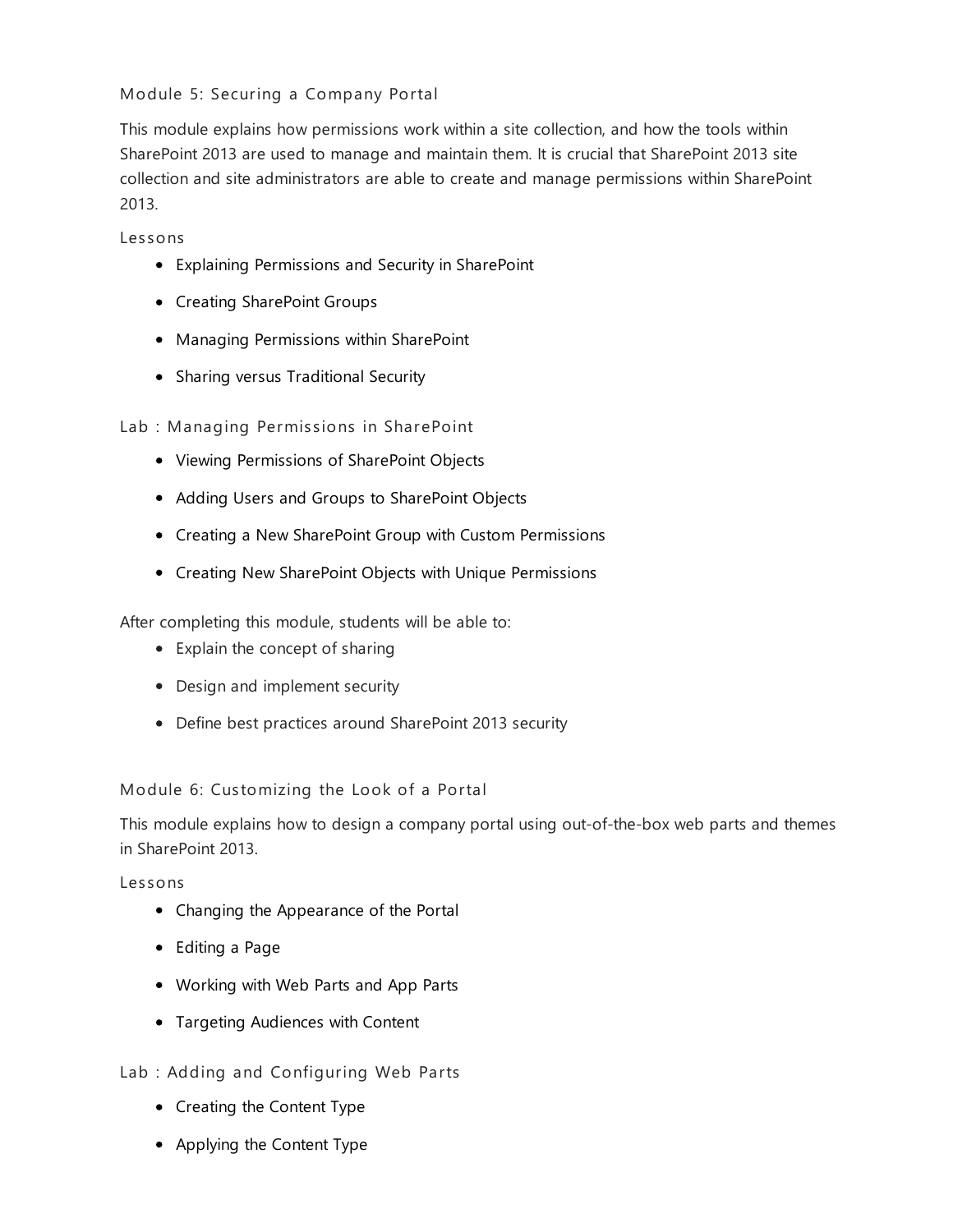- Creating a List Template
- Adding Content to a List
- Creating a Managed Property
- Adding the Content Search Web Part

Lab : Connecting Web Parts

- Creating a Project Site
- Creating an Issue Tracking List
- Updating the Home Page
- Testing the Home Page

Lab : Applying Themes to Your Company Portal

- Adjusting the Theme
- Changing the Logo

After completing this module, students will be able to:

- Implement themes and add a logo
- Add web parts to pages
- Leverage audiences for targeting content

## Module 7: Extending a Company Portal

This module covers how companies can extend their SharePoint 2013 environment to include data from other line of business applications using SharePoint Designer 2013. It also explores how companies can leverage SharePoint for records management and eDiscovery.

Les sons

- Creating External Content Types
- Setting up an eDiscovery Center
- Exploring other Records Management Options

## Lab : Accessing External Data

- Create the External Content Type
- Creating the Lists and Forms
- Testing the External List
- Working with Business Data Web Parts
- Lab : Leveraging Records Management to Preserve Data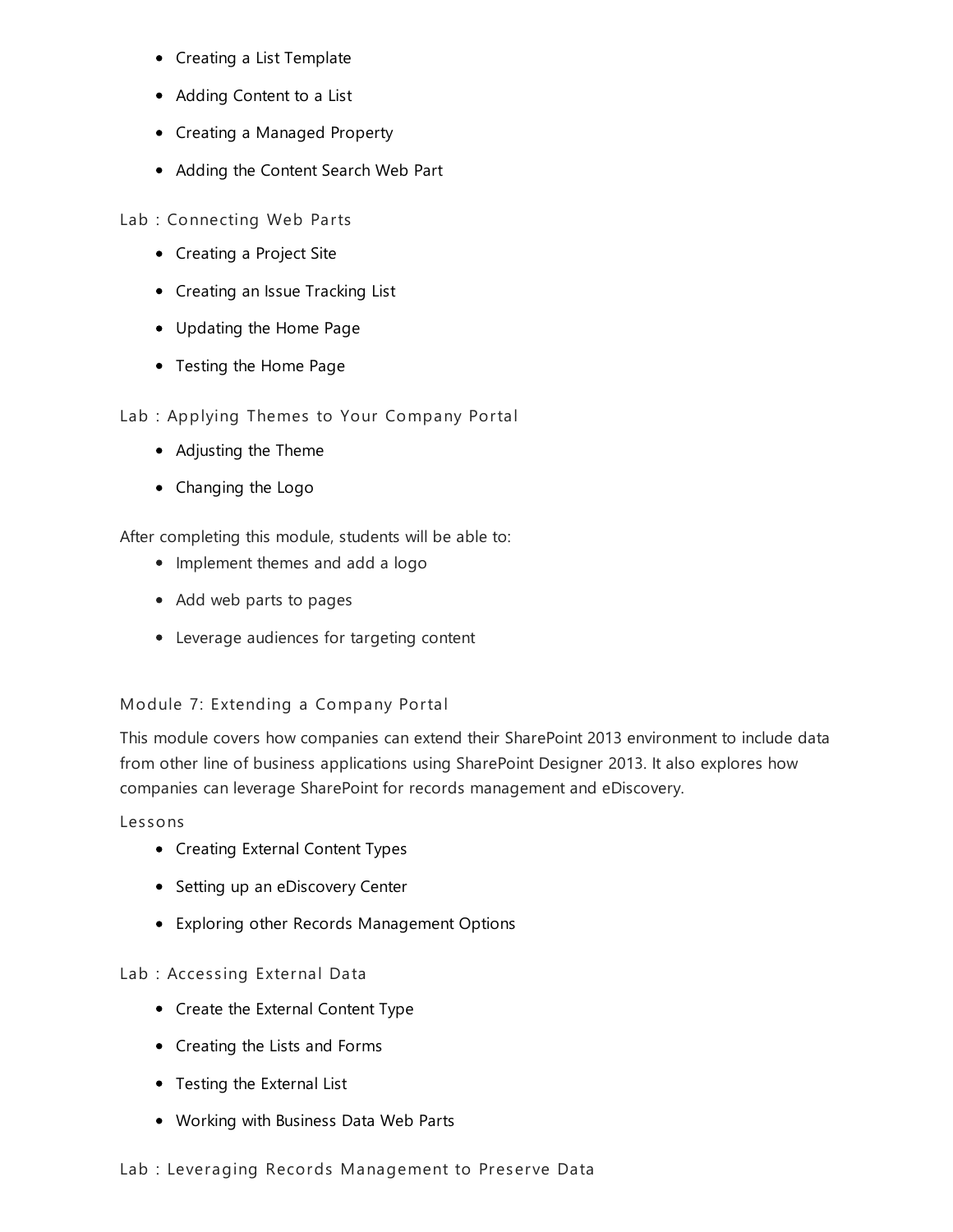- Using a Records Center
- Using an eDiscovery Center

After completing this module, students will be able to:

- Define external content types
- Define and implement records management
- Define and implement an eDiscovery center

## Module 8: Leveraging Web Content Management

This module defines the process for using the publishing features of SharePoint 2013 to create rich content pages.

Les sons

- Enabling Web Content Management
- Managing the Structure of Web Content
- Navigating a Site Using Managed Metadata
- Configuring a Published Approval Workflow

## Lab : Creating a Rich Publishing Site

- Creating a Web Content Management Site
- Creating a News Site
- Setting the Default Page Layout
- Configuring Image Renditions
- Creating News Pages
- Lab : Configuring a Published Approval Process
	- Adding a Publishing Approval Workflow
	- Testing the Workflow

Lab : Implementing a Managed Navigation Site

- Enabling the Managed Metadata Navigation
- Creating Navigation Terms
- Creating Additional News Pages
- Controlling the Navigation and Page Structure

After completing this module, students will be able to:

Enable web content management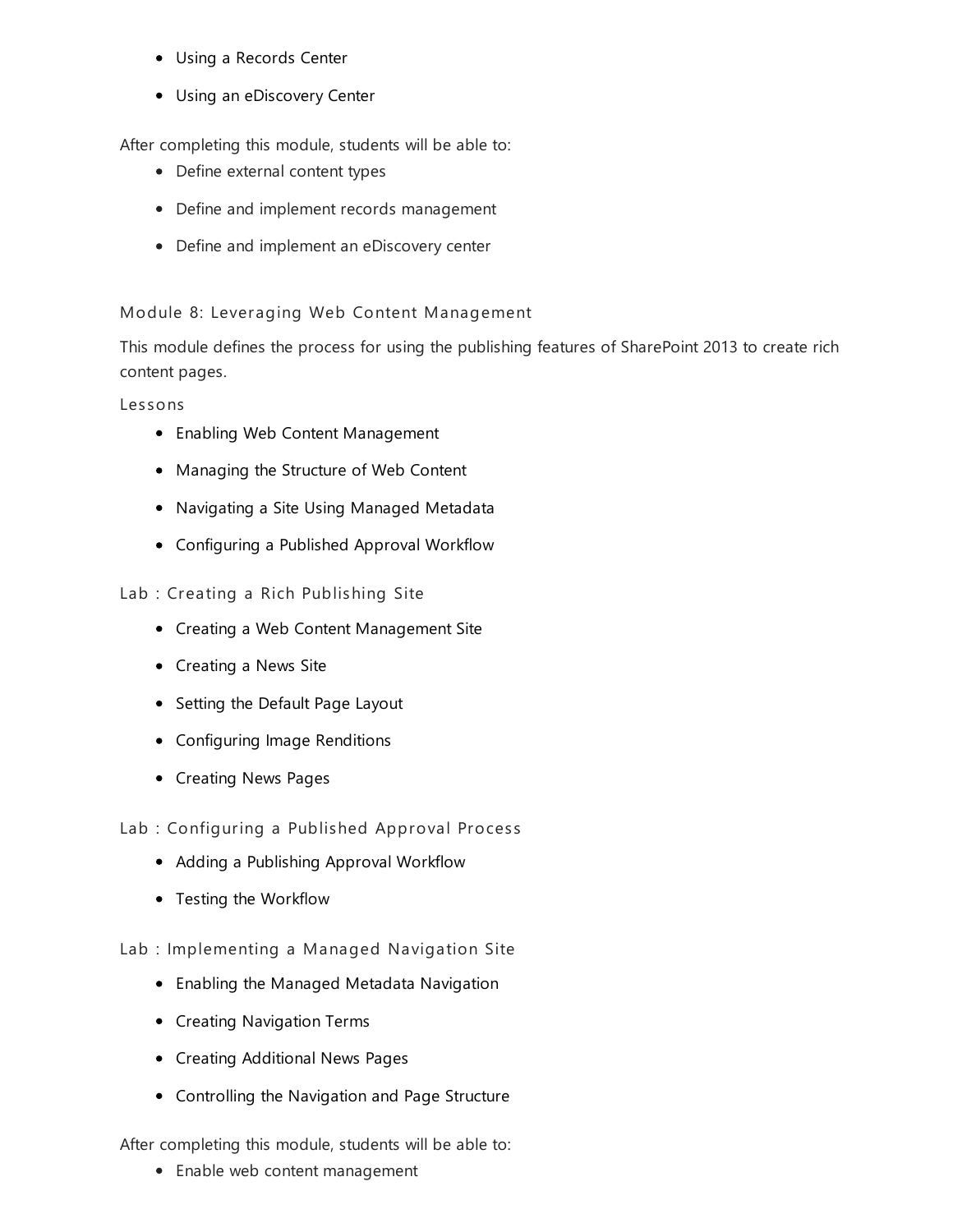- Create a Managed Metadata navigation site
- Implement image constraints
- Define the structure of pages
- Implement a publishing workflow

## Module 9: Bridging the Social Gap

An important advancement in SharePoint 2013 is the expansion of social computing features. Many organizations have challenges when working with internal talent management, also known as knowledge management. For example, an organization may need to find an individual with the specific skills and knowledge to assist in completing a task or project. SharePoint 2013 offers a viable platform to help organizations with talent or knowledge management.

#### Les sons

- Configuring Social Features in SharePoint 2013
- Creating a Community Site
- Lab : Designing a Social Experience in SharePoint 2013
	- Enabling Content Ratings
	- Configuring RSS Feeds
	- Enabling Social Features in My Profile

#### Lab : Creating a Community Site

- Creating the Community Site
- Configuring the Community Site
- Creating a Discussion
- Replying to a Discussion
- Managing a Discussion

After completing this module, students will be able to:

- Describe the role of social computing in SharePoint 2013
- Describe best practices for implementing social collaboration
- Design a social experience
- Implement a community site leveraging the social computing features of SharePoint 2013

#### Module 10: Finding Information Using Search

It is often challenging for many organizations to find information quickly and easily. Users can use the search function within SharePoint 2013 to search across a variety of content sources including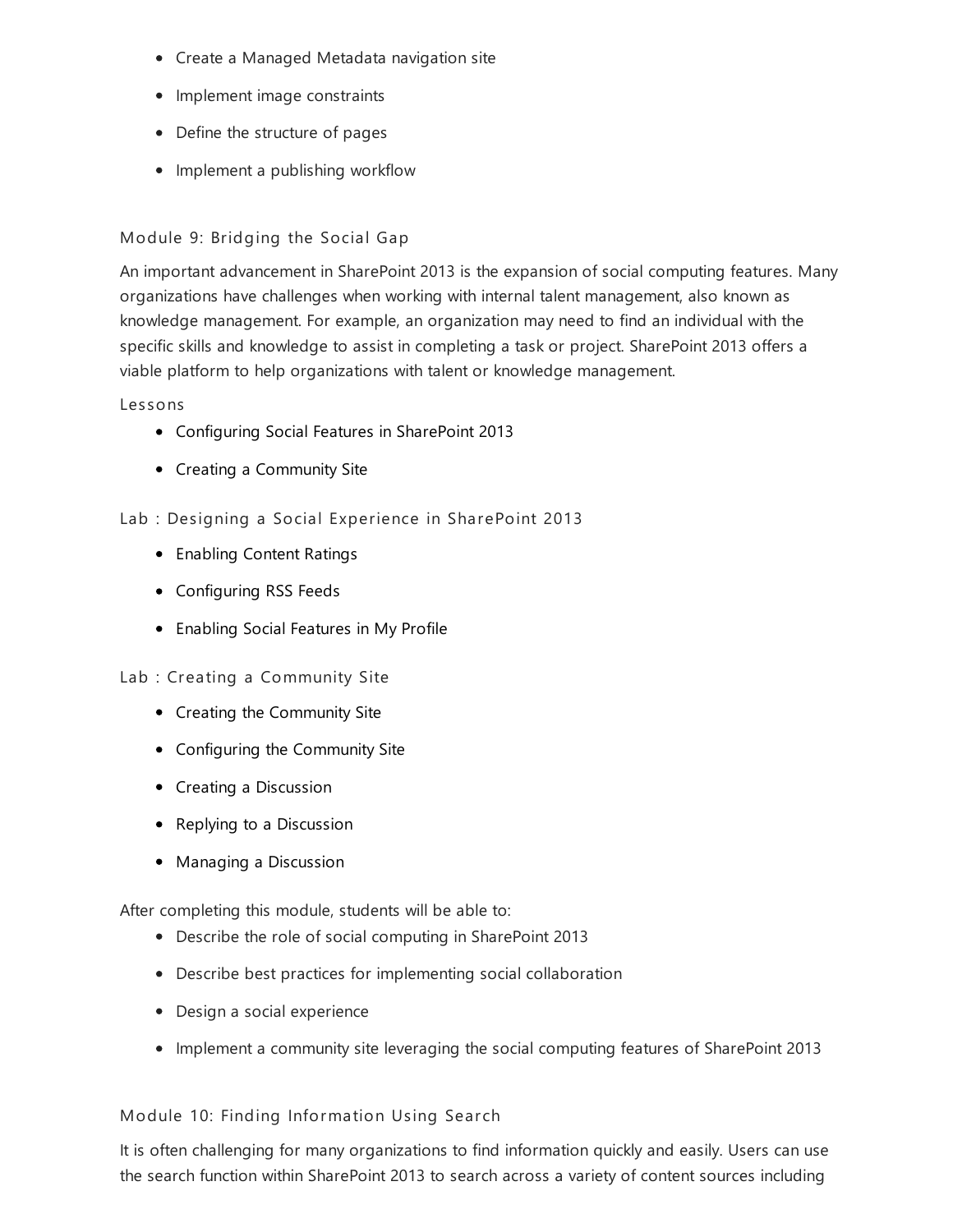documents, people and line of business applications with little to no additional configuration. With a small amount of effort, however, organizations can create a robust search experience that is in alignment with their business needs. In this module, students will learn how to leverage search within SharePoint 2013 to help users more quickly find the information they need.

Les sons

- Exploring the Search Features of SharePoint 2013
- Configuring the Search Settings

Lab : Configuring an Advanced Search Center

- Connecting to a Search Center
- Creating a Managed Property
- Creating a Result Source
- Configuring the Search Center
- Updating the Refinement Panel
- Updating Search Navigation

After completing this module, students will be able to:

- Create an enterprise Search Center
- Customize the Search Center

## Module 11: Controlling and Planning for Growth

It is necessary to develop a formal governance plan and committee to maintain quality and consistency in SharePoint. Governance defines policies, procedures and guidelines for how SharePoint will be managed and outlines the roles, responsibilities and actions required to administer and support the SharePoint environment.

Les sons

- Reviewing Governance for Site Administration
- Discussing the Execution of Governance

After completing this module, students will be able to:

- Explain the role of governance for SharePoint
- Develop a governance plan and team

## Module 12: Administering a Company Portal Built on SharePoint 2013

This module covers other tools and settings in SharePoint 2013. Site collection administrators or site administrators work as part of their day-to-day activities.

Les sons